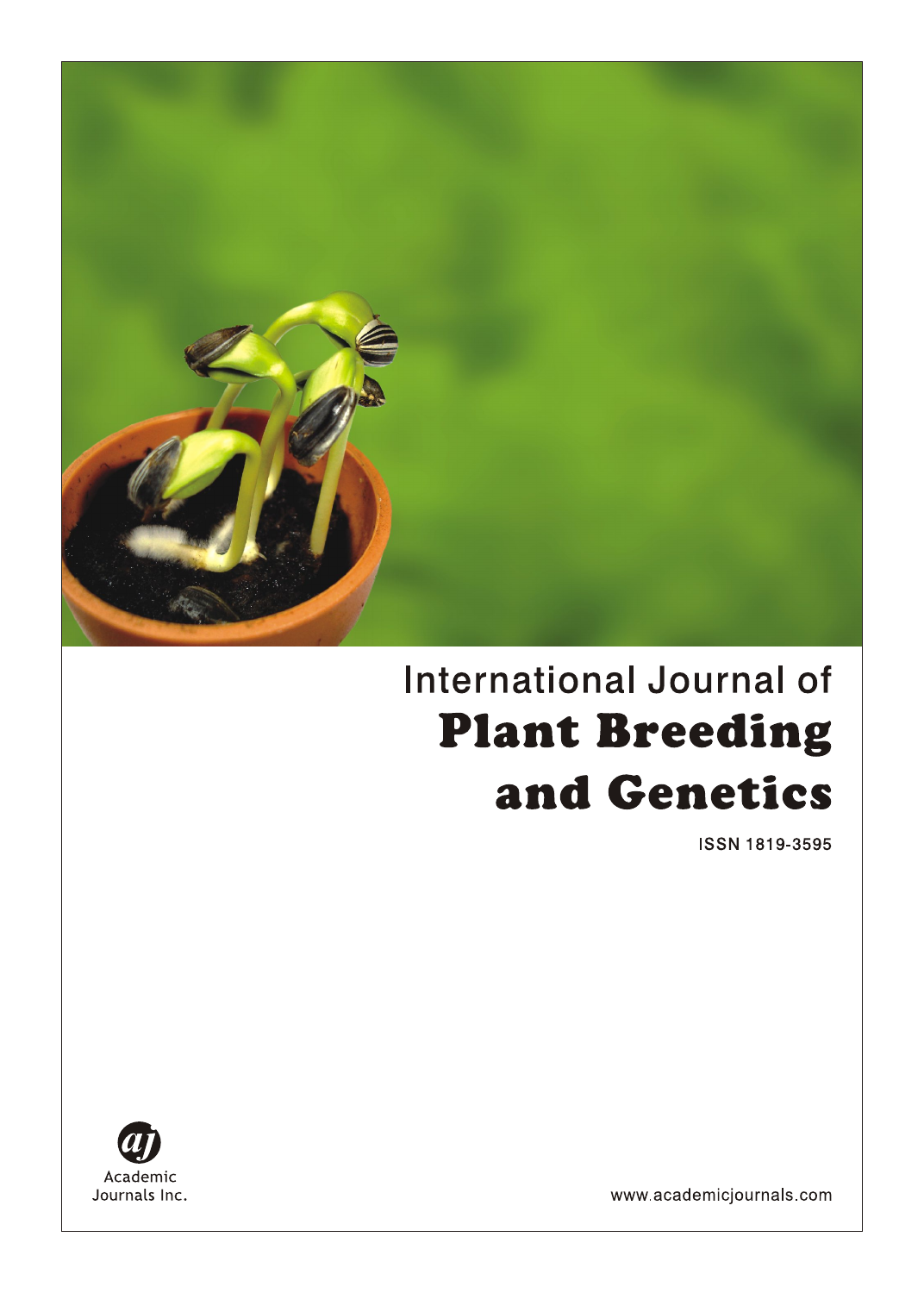ISSN 1819-3595 DOI: 10.3923/ijpbg.2021.14.23



# **Research Article Agro-Morphological Characterization of Arabica Coffee Cultivars in Burundi**

<sup>1,2</sup>Jonas Ndikumana, <sup>1</sup>Githiri Mwangi, <sup>1</sup>Cornelius Wainaina and <sup>3</sup>Taye Kufa Obso

1 School of Agriculture and Environmental Sciences (SOAES), JKUAT, P.O. Box 62000-00200, Nairobi, Kenya 2 Institute of Agronomic Sciences of Burundi (ISABU), P.O. Box 795, Bujumbura, Burundi 3 International Institute of Tropical Agriculture, P.O. Box 1893, Bujumbura, Burundi

# Abstract

Background and Objective: Arabica coffee is an important beverage crop in world trade. The crop is gaining increasing importance in Burundi as an export crop. This study aimed to evaluate diversity among coffee cultivars based on quantitative agro-morphological traits for developing superior cultivars in Burundi. Materials and Methods: Fifteen coffee accessions including five commercial cultivars) were used in the study. From each accession, data were collected from three randomly selected trees on 17 quantitative agromorphological traits and subjected to various statistical analyses including, analysis of variance (ANOVA), PCA biplot and cluster analysis. Results: The analysis of variance showed significant differences ( $p<0.05$ ) among the accessions for most of the quantitative traits studied. Considering the number of fruits per internode and percentage of fruit-bearing primary branches, the highest yielding accessions were SL28, Mysore and S795. PCA showed that four principal components namely, PC1(33.70), PC2(30.57), PC3(10.21) and PC4(9.15) explained about 83.63% of the total variation. Cluster and distance analysis of quantitative traits revealed the existence of three different groups. The number of accessions in each group was 3, 3 and 9 for clusters I, II and III respectively. The maximum distance was seen between clusters I and II (88) while the minimum was seen between I and III (23). Conclusion: The results show wide diversity among the 15 coffee genotypes grown in Burundi concerning most quantitative morphological traits studied. The genotypes were grouped into three clusters where, Cluster II and III contained genotypes with valuable quantitative agronomic traits, while most of the accessions in cluster I exhibited poor agronomic performance.

Key words: Arabica coffee, morphological diversity, principal component analysis, quantitative traits, agronomic performance

Citation: Ndikumana, J., G. Mwangi, C. Wainaina and T.K. Obso, 2021. Agro-morphological characterization of arabica coffee cultivars in Burundi. Int. J. Plant Breed. Genet., 15: 14-23.

Corresponding Author: Jonas Ndikumana, School of Agriculture and Environmental Sciences (SOAES), JKUAT, P.O. Box 62000-00200, Nairobi, Kenya

Copyright: © 2021 Jonas Ndikumana et al. This is an open access article distributed under the terms of the creative commons attribution License, which permits unrestricted use, distribution and reproduction in any medium, provided the original author and source are credited.

Competing Interest: The authors have declared that no competing interest exists.

Data Availability: All relevant data are within the paper and its supporting information files.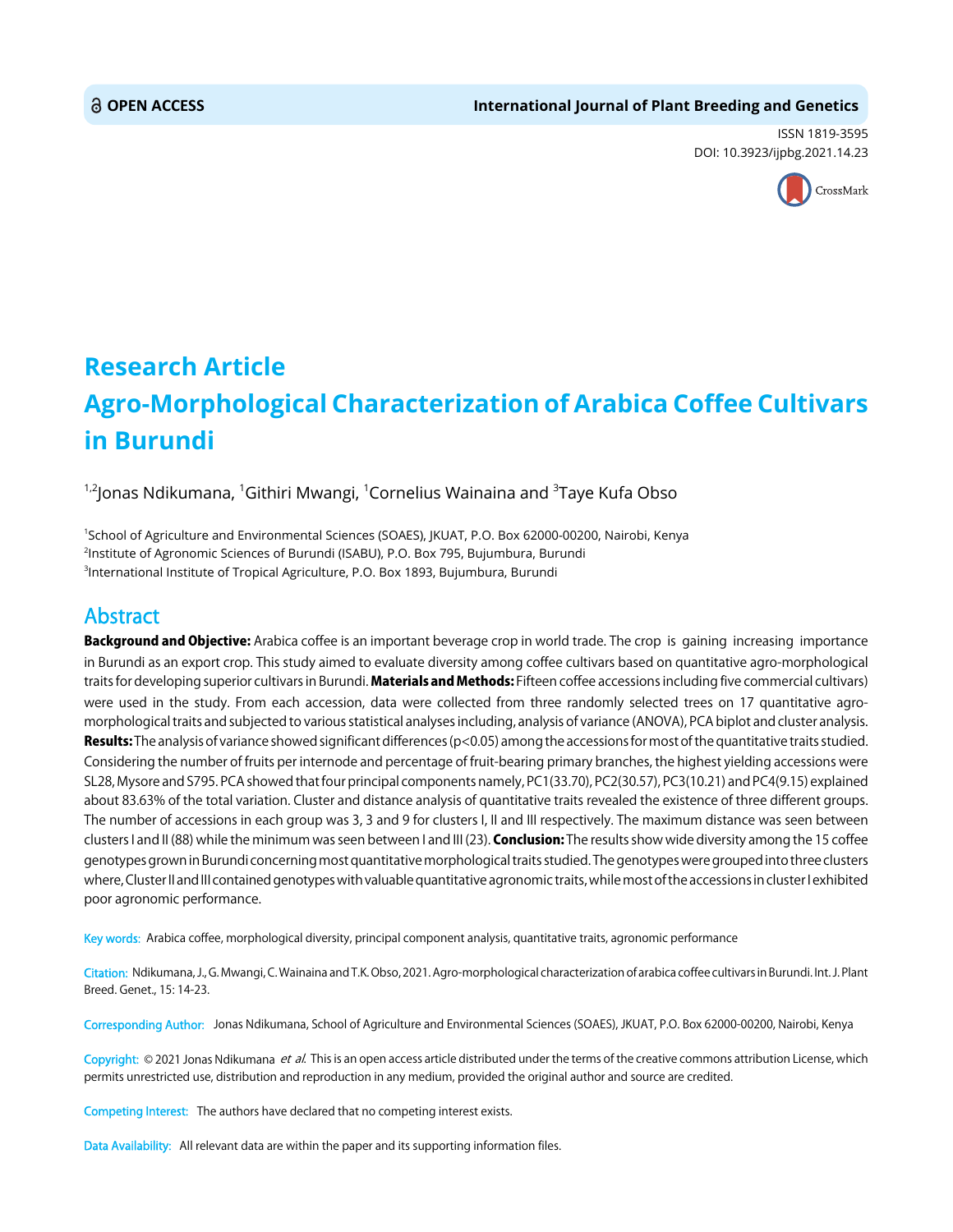# INTRODUCTION

Most of the commercial coffees produced in the world are classified as either Arabica (Coffea arabica) or Robusta (Coffee canephora) and they belong to the family Rubiaceae<sup>1</sup>. In Burundi, Arabica coffee is more important than Robusta coffee in terms of the land area allocated to the crop and quantity of beans produced. It is the most important export crop from the country<sup>2</sup>. Today, the crop is grown in most parts of the country and accounts for about 10% of cultivated land. Coffee produced in the country is exported mostly to Switzerland, the United Kingdom and Germany. It accounts for about 60-70% of the total value of exports. Over the last three decades, it has created an average of US \$ 40-50 million per year of export incomes<sup>2,3</sup>. However, Coffee production in the country faces several constraints, including low yielding cultivars and declining soil fertility<sup>4,5</sup>.

The Burundian government has in current years encouraged farmers to increase the land under coffee cultivation in a bid to boost production. But this approach has not been effective in regions with high population densities, since it has led to competition with food crops for available land. Moreover, land has become increasingly scarce as a result of a high population growth rate<sup>5</sup>.

As the farmer acceptance of coffee as commercial undertaking increases, the need for information to assist its improvement has become more apparent. The existing strategy for coffee improvement in the country has been to introduce cultivars from various regions of the world, test them for adaptation and select the most adapted clones<sup>4</sup>.

For an effective crop improvement program, the analysis of diversity is one of the useful tools and plays a fundamental role in the identification of suitable germplasm<sup>6,7</sup>. Moreover, better knowledge of diversity among the cultivars could help to achieve long-term selection gain $8-10$ . As a traditional method, morphological traits have been used to assess genetic divergence and classify existing germplasm materials<sup>11-13</sup>. The commonly used morphological traits used for diversity studies have been leaf, stem, flower and fruit characteristics<sup>14,15</sup>. For example, in Ethiopia, Olika et al.<sup>16</sup> evaluated 49 coffee accessions and reported that they significantly differed for most of the traits evaluated, while Tounekti *et al*.<sup>17</sup>, Muvunyi *et al*.<sup>18</sup> reported significant genetic variations for quantitative traits examined among germplasm cultivated in the South-western region of Saudi Arabia and Rwanda respectively. The coffee germplasm currently maintained in the fields of the Institute des Sciences

Agronomics du Burundi (ISABU), on which this study was conducted, were introduced from diverse countries namely Kenya, Inde, Rwanda and Salvador $2,4$ . The Burundian government is currently embarking on rehabilitation of the coffee sector through diverse approaches including breeding, agronomy, crop protection and marketing. The breeding approach calls for an understanding of the diversity present among coffee accessions in the country in a bid to identify suitable parental genotypes. However, the diversity among the accessions has not been previously quantified and hence, this study was proposed. The objective of this study was to quantify the extent of diversity among coffee accessions in Burundi as a basis for cultivar growth and germplasm management in the country.

#### MATERIALS AND METHODS

Description of the experimental site: The study was conducted in the 2019-2020 rainy season in Nyange Research Station of the Institut des Sciences Agronomiques du Burundi (ISABU). Nyange lies at 4°10'S latitude, 29°45'E longitude and an altitude of 1260 masl with a mean total annual rainfall of about 1250 mm received in two rainy seasons, long rains (January-May) and short rains (October-December). The average annual temperature is  $21^{\circ}$ C while the major soil type is ferrisols. The rainfall, temperature and relative humidity data recorded during the period of the current study showed that the highest monthly mean and the lowest monthly mean temperature were recorded in May and June (21.7 $^{\circ}$ C) and December (19.7 $^{\circ}$ C) respectively. The maximum monthly rainfall (365 mm) during the study period was recorded in April and the minimum monthly rainfall (0 mm) in June. The highest monthly relative humidity (89.39%) was recorded in April while the lowest relative humidity (61.35%) was recorded in October in Table 1.

Table 1: Total rainfall and mean monthly temperature and relative humidity recorded at Nyange, Burundi during the experimental period in 2019/2020

|               | Monthly       | Mean               | Relative     |
|---------------|---------------|--------------------|--------------|
| Months        | rainfall (mm) | temperature $(°C)$ | humidity (%) |
| October/2019  | 112           | 22.3               | 61.3567      |
| November/2019 | 169           | 20.1               | 72.6786      |
| December/2019 | 249           | 19.7               | 88.1267      |
| January/2020  | 117           | 20.6               | 84.1453      |
| February/2020 | 148           | 21.6               | 79.3892      |
| March/2020    | 147           | 21.4               | 80.5906      |
| April/2020    | 365           | 20.1               | 89.3957      |
| May/2020      | 64            | 20.7               | 84.0628      |
| June/2020     | 0             | 21.7               | 70.0423      |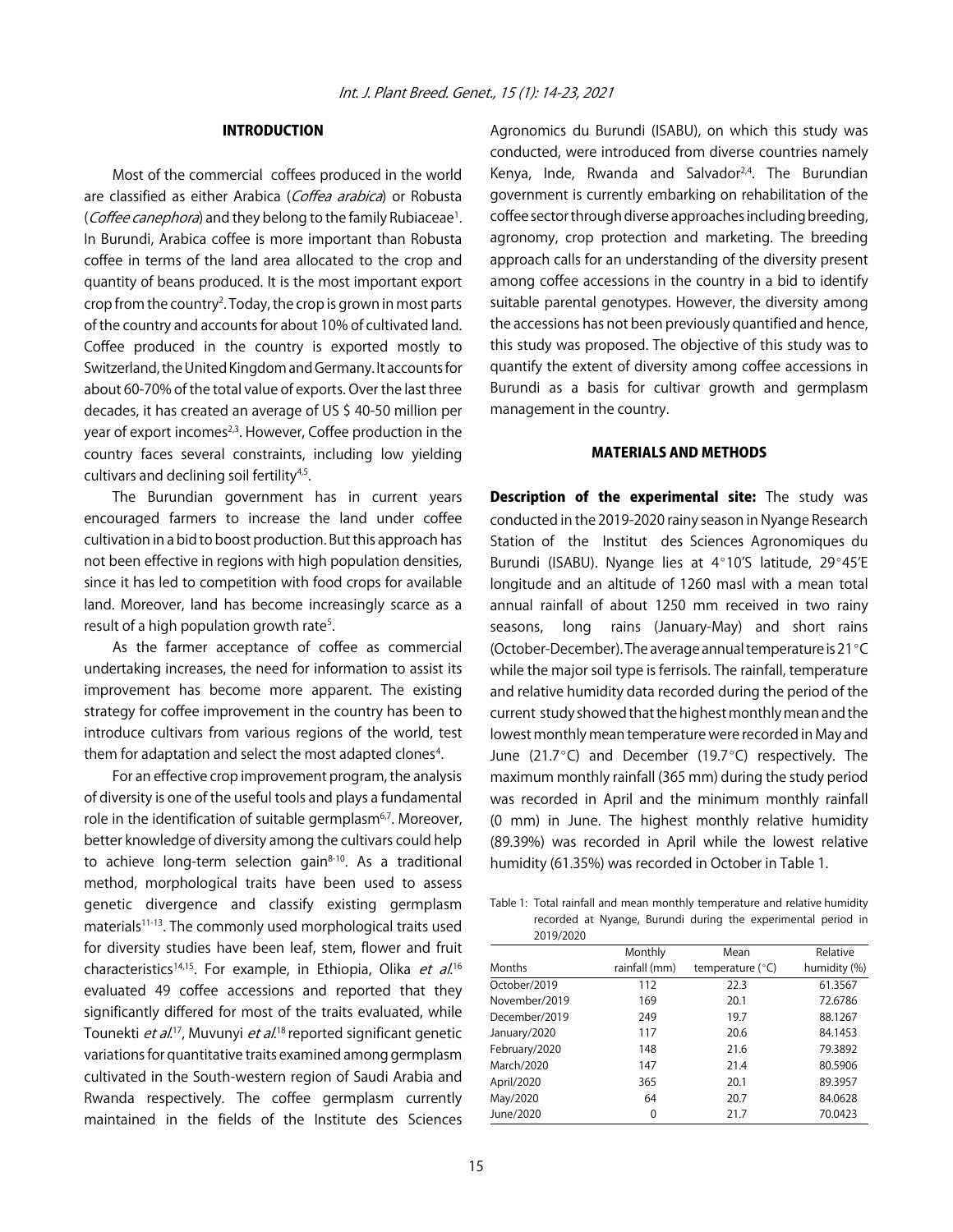|  |  |  |  | Int. J. Plant Breed. Genet., 15 (1): 14-23, 2021 |
|--|--|--|--|--------------------------------------------------|
|--|--|--|--|--------------------------------------------------|

| Table 2: Origin and status of coffee arabica accessions evaluated in this study |  |
|---------------------------------------------------------------------------------|--|
|---------------------------------------------------------------------------------|--|

| Accession name                | Abbreviation         | Origin                        | Status              |
|-------------------------------|----------------------|-------------------------------|---------------------|
| Jackson 2/1257                | J2/1257              | <b>ISAR RWANDA</b>            | Commercial variety  |
| Bourbon Mayaguez 71           | B 71                 | <b>ISAR RWANDA</b>            | Commercial variety  |
| Bourbon Mayaquez139           | B 139                | <b>ISAR RWANDA</b>            | Commercial variety  |
| Mibirizi bouts Bruns          | Mi TV                | <b>ISAR RWANDA</b>            | Germplasm accession |
| Mibirizi 49/1848              | Mi 49/1848           | <b>ISAR RWANDA</b>            | Commercial variety  |
| Mibirizi 68/1589              | Mi 68/1589           | <b>ISAR RWANDA</b>            | Commercial variety  |
| Mysore                        | Mysore               | <b>ISAR RWANDA</b>            | Germplasm accession |
| Ainamba-Babaca-Kaffa-ABK 5691 | ABK 5691             | Abyssinie via Rubona (RWANDA) | Germplasm accession |
| Ainamba-Babaca-Kaffa-ABK 5718 | ABK 5718             | Abyssinie via Rubona (RWANDA) | Germplasm accession |
| <b>Blue Mountain</b>          | <b>Blue Mountain</b> | KENYA                         | Germplasm accession |
| Tekisic                       | Tekisic              | San Salvador                  | Germplasm accession |
| K7                            | K7                   | <b>KENYA</b>                  | Germplasm accession |
| SL 28                         | <b>SL 28</b>         | <b>KENYA</b>                  | Germplasm accession |
| S 288                         | S 288                | <b>INDE</b>                   | Germplasm accession |
| S 795                         | S 795                | <b>INDE</b>                   | Germplasm accession |

**Plant materials:** Fifteen coffee accessions were used in this study and are presented in Table 2. They included seven from ISAR Rwanda, two from Inde, three from Kenya, one from Salvador and two from Abyssinie via Rubona (RWANDA). Five of these cultivars namely, Burbon 139, Burbon 71, Mibirizi 49, Mibirizi 68 and Jackson 2 have already been released for commercial production in Burundi<sup>4</sup>.

Experimental design and field management: Data for this study were collected from experimental plots established in 1986 and comprised of fifteen Arabica Coffee genotypes planted out in single rows using a Randomized Complete Block Design (RCBD) with four replications. Each plot comprised of ten coffee trees planted at spacings of 2 m by 2 m between rows and trees, respectively. The experimental plots were surrounded by one row of border trees to provide competition to peripheral plots and at the same time to protect the trees from wind and wildlife. All field management practices, such as weeding and spraying for pest control were applied as per the recommendations of the centre.

**Data collection:** Quantitative data were collected from three randomly selected coffee trees of each accession using the coffee descriptor produced by the international plant genetic research institute in 1996 as presented by Tounekti et al.<sup>17</sup>, Muvunyi et al.<sup>18</sup>. The traits considered included plant height (m), stem girth (cm), number of primary branches, percentage of fruit-bearing primary branches (%), length of primary branches (cm), internode length of primary branches (cm), leaf length, leaf width, leaf area, weight of 100 cherries (g), fruit length (mm) and width (mm), the weight of 100 beans (g), bean length (mm), bean width (mm) and bean thickness (mm) as presented in Table 3.

**Data analysis:** The data collected were analyzed using GenStat (2012) Discovery,14th Edition Statistical software. VSN International, Hemel Hempstead and R version 3.5.1 (2018-07-02) software. Analysis of variance (ANOVA) was computed using the general linear model in GenStat, assuming accession effects were random. Means for each morphological traits assessed were separated by the Least Significant Difference (LSD) at  $p = 0.05$  probability level.

Coefficients were computed to examine the degree of association among the traits. Cluster analysis was conducted to determine phenotypic variation among the cultivars. A dendrogram was constructed from the Euclidian distance matrix using an agglomerative, hierarchical cluster classification technique with an average linkage strategy.

Principal component analysis of the evaluated accessions was performed according to Mohammadi *et al*.<sup>19</sup>. The pairwise comparison of morphological parameters was done to derive a multidimensional scatter plot of individuals. Genetic distances for phenotypic characteristics were estimated using Euclidean straight line method<sup>19</sup>. Genetic distance based on the morphological trait for all pair-wise comparisons of 15 coffee accessions was determined according to the average intracluster distance as stated by Bhandari *et al.*<sup>20</sup> in the following Eq:

$$
D^2 = \sum \frac{D^2 i}{N}
$$

where, D<sup>2</sup>i is the sum of distances between all possible combinations of accessions included in a cluster, N is the all possible combinations.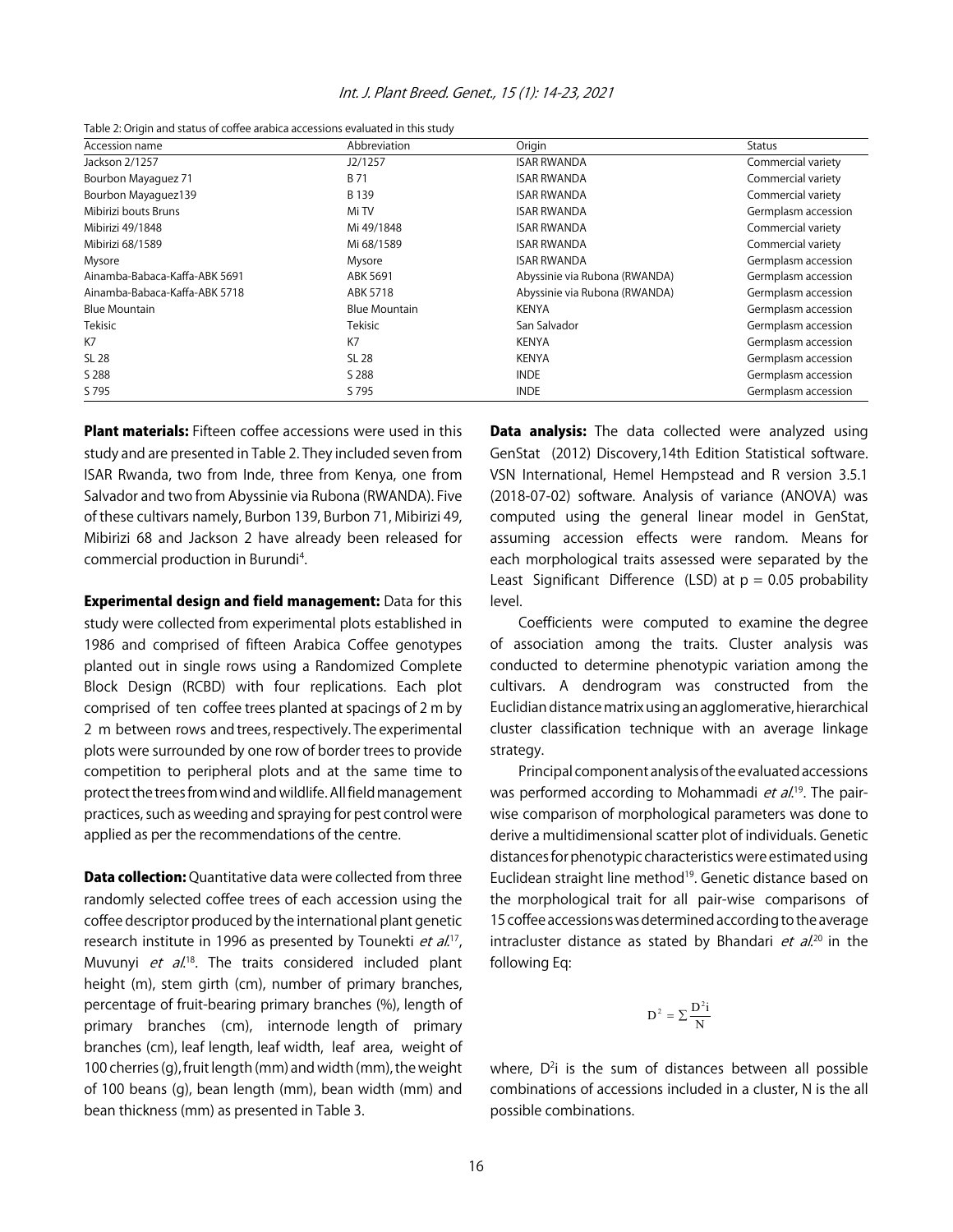| <b>Ouantitative traits</b>                               | Abbreviation | Method of evaluation                                                                                                                                                                                               |
|----------------------------------------------------------|--------------|--------------------------------------------------------------------------------------------------------------------------------------------------------------------------------------------------------------------|
| <b>Growth traits</b>                                     |              |                                                                                                                                                                                                                    |
| Plant height (m)                                         | PH           | The length from the ground level to the top of the tree                                                                                                                                                            |
| Stem girth (cm)                                          | <b>GIRTH</b> | Measured as the diameter of main stem 10 cm from the ground                                                                                                                                                        |
| Number of fruits per internode                           | <b>NFN</b>   | Number of cherries per internodes on five primary branches, obtained by the ratio between<br>the total number of cherries bearing node of primary branch and the number of node bearing<br>per each primary branch |
| Number of primary branches per tree                      | <b>NPB</b>   | Total number of primary branches counted per tree                                                                                                                                                                  |
| Percentage of fruit-bearing primary<br>branches per tree | PFBPB        | Percent fruits bearing primary branches obtained by the ratio between the number of primary<br>branches produced and the number of fruiting branches per tree                                                      |
| Length of primary branches                               | LPB          | Average of Five primary branches at the middle of the stem, measured from point of attachment<br>to the main stem to the apex of branch                                                                            |
| Internode length of primary<br>branches (cm)             | <b>ILB</b>   | Average of five primary branches at the middle of the stem per tree, calculated as the sum of<br>all internodes length per branch                                                                                  |
| <b>Leaf traits</b>                                       |              |                                                                                                                                                                                                                    |
| Leaf length (cm)                                         | LL           | Average of five normal leaves measured from petiole end to apex                                                                                                                                                    |
| Leaf width (cm)                                          | LW           | Average of five normal leaves measured at the widest part                                                                                                                                                          |
| Leaf area $(cm2)$                                        | LA           | Average of five leaves Calculated as = (length*Width) *0.88 (Walyaro, 1983).                                                                                                                                       |
| <b>Fruit and bean traits</b>                             |              |                                                                                                                                                                                                                    |
| Fruit length (mm)                                        | FL.          | Average of five normal and mature green fruits of each tree measured at the longest part                                                                                                                           |
| Fruit width (mm)                                         | <b>FW</b>    | Average of five normal and mature green fruits of each tree measured at the widest part                                                                                                                            |
| 100 cherries weight (g)                                  | 100 CW       | Hundreds of normal cherries of each coffee tree weigh using sensitive balance                                                                                                                                      |
| Bean length (mm)                                         | <b>BL</b>    | Average of five normal beans of each tree measured at the longest part                                                                                                                                             |
| Bean width (mm)                                          | <b>BW</b>    | Average of five normal beans of each tree measured at the widest part                                                                                                                                              |
| Bean thickness (mm)                                      | <b>BT</b>    | Average of five normal beans of each tree measured at the thickest part                                                                                                                                            |
| 100 bean weight (gm)                                     | 100 BW       | At 11% moisture (g)-calculated as: ("bean weight at 0% moisture content" X 100)/(Bean No X<br>0.89). The oven was used for drying of beans to make 0% moisture and weight recorded using<br>sensitive balance      |

# Int. J. Plant Breed. Genet., 15 (1): 14-23, 2021

| Table 3: List of quantitative morphological traits evaluated in 15 Arabica coffee genotypes in Nyange, Burundi and the method of evaluation |  |
|---------------------------------------------------------------------------------------------------------------------------------------------|--|
|                                                                                                                                             |  |

# RESULTS

Analysis of variance: The mean square of quantitative characters for 15 genotypes are shown in Table 4. The highest significant (p<0.01) and significant (p<0.05) mean square were observed for plant height, number of primary branches, percentage of fruit-bearing primary branches, leaf length, leaf width, number of fruits per internode, hundred cherries weight, bean length, bean width, bean thickness and stem Girth, leaf area, fruit length respectively. No significant mean square was observed for length of primary branches, internode length per branch, hundred bean weight.

Analysis of variance (ANOVA) for the seventeen quantitative traits showed that variances among the accessions were highly significant (p<0.01) and significant (p<0.05) for most of the traits except for three quantitative traits internode length per branch, length of primary branch and hundred beans weight) respectively which did not show any significant variation in Table 5.

As shown in Table 5, the length of primary branches ranged from 45.78-54.43 cm, averaging 50.9 cm. Over half (60%) of the accessions had a length between 51.42 and 54.43 cm. The internode length of primary branches averaged 52.1cm and ranged from 45.59-55.12 cm. Most of the accessions (86.6%) had 50.06-55.12 cm in length of primary

branches. Leaf length ranged from 11.87-13.69 cm, averaging 12.97 cm. Over half of the accessions (60%) had 13.05-13.69 cm. Leaf width ranged from 4.77-5.62 cm, averaging 5.03 cm. The majority of accessions (73.3%) had below 5.2 cm. Leaf area averaged  $42.71$  cm<sup>2</sup> and ranged from 36.96-47.56  $cm<sup>2</sup>$ . Most of the accessions (93%) had 40.05-47.56 cm<sup>2</sup>. Fruit length ranged from 15.44-16.74 mm, averaging 16.01 mm. The majority of the accessions (80%) had over 15.57 mm fruit length. Most of the accessions (66.6%) had 12.08-12.51 mm fruit width with an average of 12.15 mm and ranged from 11.73-12.51 mm. Hundreds of normal cherries weight ranged from 152.67-189.7 g, averaging 170.49 g. The greatest of accessions (80%) had 165.08-189.7 g. Stem girth ranged from 3.11-4.23 cm, averaging 3.90 cm. Over half of the accessions (54%) had 3.11-4.06 cm. Plant height averaged 2.85 m ranged from 2.28-3.18 m. Most of the accessions (73%) had 2.28-3.04 m of plant height.

The percentage of fruit-bearing primary branches ranged from 36.33-81.58, averaging 66. Most of the accessions (80%) had 62.5-81.58% of fruit-bearing primary branches. Several primary branches averaged 62.3, ranging from 37-75.83 primary branches. Over half of the accessions (80%) had 61.33-75.83 primary branches. The number of fruits per internode averaged 5.98, ranging from 4.41-8.12 per internode. Most of the accessions (80%) produced 5.22-8.12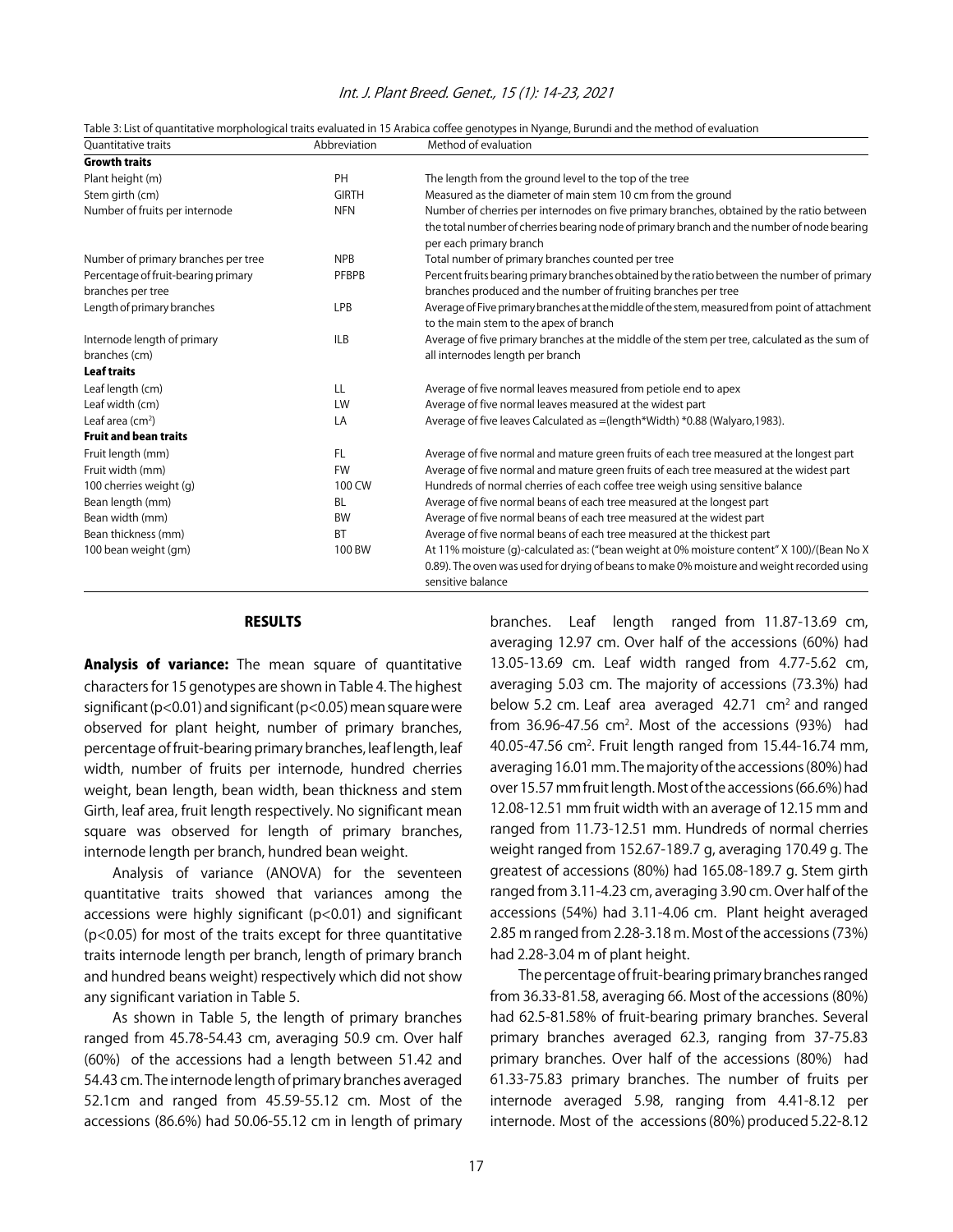| Source                                                                                                                                                                                                             |                | Girth                     |                      |                      |              | 9d<br>L            | $\sqcup$                    | $\exists$              | $\geq$             | ≤                          |                                                                                                                                                      | 군       | ⋛            | $\overline{100}$ | ಹ        |       | $\mathbb{R}$      | 5        | $\overline{001}$ |
|--------------------------------------------------------------------------------------------------------------------------------------------------------------------------------------------------------------------|----------------|---------------------------|----------------------|----------------------|--------------|--------------------|-----------------------------|------------------------|--------------------|----------------------------|------------------------------------------------------------------------------------------------------------------------------------------------------|---------|--------------|------------------|----------|-------|-------------------|----------|------------------|
| of variation                                                                                                                                                                                                       | ъ              | $\widehat{(\mathsf{cm})}$ | PH(m)                | NPB                  | <b>PFBPB</b> | $\left( cm\right)$ | $\left( cm\right)$          | (cm)                   | $\left( cm\right)$ | $\left(\text{cm}^2\right)$ | NHZ                                                                                                                                                  | (mm)    | (mm)         | CW(g)            | (mm)     |       | (mm)              | (mm)     | BW (g)           |
| Accessions                                                                                                                                                                                                         | $\overline{4}$ | $0.36*$                   | $0.26***$            | 501.13**             | 400.14**     | 23.40              | 26.50                       | $0.70**$               | $0.10**$           | 26.26*                     | $3.37**$                                                                                                                                             | $0.64*$ | $0.30**$     | $407.22*$        | $0.78**$ |       | $0.49**$          | $0.11**$ | 4.95             |
| Error                                                                                                                                                                                                              | $\overline{4}$ | 0.13                      | 0.04                 | 64.83                | 42.11        | 21.30              | <b>17.30</b>                | 0.18                   | 0.07               | 8.31                       | 0.84                                                                                                                                                 | 0.12    | 0.06         | 78.74            | 0.14     | 0.04  |                   | 0.01     | 4.46             |
| Total                                                                                                                                                                                                              | 56             |                           |                      |                      |              |                    |                             |                        |                    |                            |                                                                                                                                                      |         |              |                  |          |       |                   |          |                  |
| ***Significant at the 5 and 1% levels of probability, respectively. LPB: Length of primany branches, ILB: Internode length of primary branches, FL: Fruit length, FW: Fruit width, LL: Leaf length, LW: Leaf width |                |                           |                      |                      |              |                    |                             |                        |                    |                            |                                                                                                                                                      |         |              |                  |          |       |                   |          |                  |
| LA: Leaf area, 100CW: Hundred cherries weight, GIRTH: Stem gir                                                                                                                                                     |                |                           |                      |                      |              |                    |                             |                        |                    |                            | th, PH: Plant height, BL: Bean length, BW: Bean, BT: Bean thickness, NFN: Number of fruits per internode, PFBPB: Percentage of fruit-bearing primary |         |              |                  |          |       |                   |          |                  |
|                                                                                                                                                                                                                    |                |                           |                      |                      |              |                    |                             |                        |                    |                            |                                                                                                                                                      |         |              |                  |          |       |                   |          |                  |
| branches per tree, NPB: Number of primary branches per tree, 1                                                                                                                                                     |                |                           |                      |                      |              |                    | 00 BW: Hundred beans weight |                        |                    |                            |                                                                                                                                                      |         |              |                  |          |       |                   |          |                  |
| Table 5: Mean values of 17 quantitative morphological characters recorded in 15 coffee accessions evaluated at Nyange in 2019-2020                                                                                 |                |                           |                      |                      |              |                    |                             |                        |                    |                            |                                                                                                                                                      |         |              |                  |          |       |                   |          |                  |
|                                                                                                                                                                                                                    |                |                           | 폰                    | <b>GIRTH</b>         |              |                    | <b>GdT</b>                  | $\stackrel{6}{=}$      | ∃                  | ≧                          | S                                                                                                                                                    |         | ᇆ            | ≳                | 100      | ᅙ     | <b>N</b>          | 눕        | 100              |
| Accessions                                                                                                                                                                                                         |                |                           | $\widehat{\epsilon}$ | $\widehat{\epsilon}$ | <b>RaM</b>   | <b>PFBPB</b>       | $\widehat{(\epsilon)}$      | $\widehat{(\epsilon)}$ | ίε                 | ίευ)                       | $\left(\text{cm}^2\right)$                                                                                                                           | NHZ     | (mm)         | (mm)             | CW(g)    | (mm)  | (mm)              | (mm)     | BW(q)            |
| Ainamba-Babaca-Kaffa-ABK 5691                                                                                                                                                                                      |                |                           | 2.28                 | 3.58                 | 37.00        | 36.33              | 50.32                       | 53.33                  | 1.8                | 5.18                       | 40.58                                                                                                                                                | 5.59    | <b>5.55</b>  |                  | 61.50    | 12.01 | 7.73              | 4.52     | 20.92            |
| Ainamba-Babaca-Kaffa-ABK 5718                                                                                                                                                                                      |                |                           | 2.35                 | 3.62                 | 45.17        | 40.42              | 49.89                       | 52.73                  | 1.94               | 5.16                       | 40.64                                                                                                                                                | 5.33    | $-5.44$      | 1.93             | 57.58    | 2.14  | 7.74              | 4.40     | 19.07            |
| Bourbon Mayaguez 71                                                                                                                                                                                                |                |                           | 3.07                 | 4.06                 | 63.42        | 62.75              | 53.29                       | 54.21                  | 13.34              | 4.84                       | 42.64                                                                                                                                                | 5.73    | I5.65        | 12.22            | 174.92   | 2.91  | $\overline{8.11}$ | 4.68     | 19.25            |
| Bourbon Mayaguez 139                                                                                                                                                                                               |                |                           | 3.04                 | 3.88                 | 67.17        | 62.5               | 53.49                       | 52.99                  | 13.71              | 4.86                       | 43.96                                                                                                                                                | 5.75    | 16.52        | 12.24            | 173.42   | 13.45 | 7.88              | 4.60     | 17.42            |
| <b>Blue Mountain</b>                                                                                                                                                                                               |                |                           | 3.17                 | 4.19                 | 62.33        | 66.92              | 51.77                       | 51.40                  | 13.66              | 4.78                       | 43.14                                                                                                                                                | 4.86    | 16.05        | 12.22            | 69.42    | 12.79 | 7.96              | 4.57     | 17.83            |
| Mibirizi bouts bruns                                                                                                                                                                                               |                |                           | 2.90                 | 4.23                 | 66.00        | 67.83              | 51.42                       | 52.05                  | 13.10              | 4.77                       | 41.23                                                                                                                                                | 6.61    | 16.25        | $\frac{80}{2}$   | 59.80    | 13.37 | 7.52              | 4.34     | 18.75            |
| Jackson 2/1257                                                                                                                                                                                                     |                |                           | 2.98                 | 4.16                 | 70.33        | 72.92              | 51.83                       | 54.18                  | 13.05              | 4.82                       | 36.96                                                                                                                                                | 4.66    | <b>15.91</b> | 1.90             | 69.42    | 12.67 | 7.97              | 4.59     | 19.08            |
| K7                                                                                                                                                                                                                 |                |                           | 3.18                 | 4.13                 | 65.67        | 68.50              | 51.72                       | 53.93                  | 13.69              | 4.88                       | 44.12                                                                                                                                                | 5.49    | 15.7         | 12.28            | 84.00    | 12.56 | 8.18              | 4.67     | 18.92            |
| Mibirizi 68/1589                                                                                                                                                                                                   |                |                           | 2.90                 | 3.94                 | 62.83        | 69.00              | 52.06                       | 52.49                  | 13.30              | 4.77                       | 41.89                                                                                                                                                | 6.67    | 16.74        | $\frac{17}{2}$   | 67.75    | 13.56 | 7.82              | 4.59     | 20.91<br>17.58   |
| Mibirizi 49/1848                                                                                                                                                                                                   |                |                           | 2.86                 | 4.10                 | 65.17        | 64.50              | 54.43                       | 54.20                  | 13.27              | 4.86                       | 42.58                                                                                                                                                | 6.77    | 16.36        | 11.88            | 171.75   | 13.16 | 7.80              | 4.58     |                  |
| Mysore                                                                                                                                                                                                             |                |                           | 2.82                 | 4.07                 | 75.83        | 81.58              | 47.78<br>45.78              | 50.06                  | 12.79              | 5.51                       | 46.53                                                                                                                                                | 8.12    | I5.99        | 12.41            | 84.08    | 12.84 | 8.03              | 4.65     | 20.25            |
| S795                                                                                                                                                                                                               |                |                           | 2.84                 | 3.73                 | 71.67        | 79.50              |                             | 48.08                  | 12.41              | 5.46                       | 44.71                                                                                                                                                |         | 15.74        | $12.5^{\circ}$   | 165.08   | 12.53 | 9.03              | 5.04     | 18.75            |
| S 288                                                                                                                                                                                                              |                |                           | 2.67                 | 3.11                 | 45.92        | 43.75              | 48.42                       | 45.59                  | 12.12              | 5.20                       | 41.59                                                                                                                                                | 441     | 16.07        | 12.16            | 52.67    | 3.03  | 7.78              | 4.40     | 19.50            |
| SL 28                                                                                                                                                                                                              |                |                           | 2.85                 | 3.82                 | 74.83        | 76.00              | 48.46                       | 51.05                  | 12.83              | 5.62                       | 47.56                                                                                                                                                | 7.31    | 16.53        | 12.7C            | 89.75    | 3.08  | 8.28              | 4.79     | 19.83            |
| Tekisic                                                                                                                                                                                                            |                |                           | 2.88                 | 3.94                 | 61.33        | 67.83              | 52.89                       | 55.12                  | 13.49              | 4.78                       | 42.57                                                                                                                                                | 5.22    | I5.57        | 12.08            | 66.17    | 2.96  | 8.19              | 4.54     | 20.50            |
| Mean                                                                                                                                                                                                               |                |                           | 2.85                 | 3.90                 | 62.31        | 64.02              | 50.90                       | 52.10                  | 12.97              | 5.03                       | 42.71                                                                                                                                                | 5.98    | 16.01        | 12.15            | 70.49    | 2.87  | 8.00              | 4.59     | 19.24            |
| LSD (0.05)                                                                                                                                                                                                         |                |                           | 0.10                 | 0.19                 | 4.92         | 4.01               | ns                          | ns                     | 0.469              | 0.153                      | 4.11                                                                                                                                                 | 0.78    | 0.29         | 0.20             | 4.86     | 0.542 | 0.15              | 0.09     | ns               |
| LPB: Length of primary branches, ILB: Internode length of primary branches, FL: Fruit length, FW: Fruit width, LL: Leaf length, LW: Leaf width, LA: Leaf area, 100CW: Hundred cherries weight, GIRTH: Stem girth   |                |                           |                      |                      |              |                    |                             |                        |                    |                            |                                                                                                                                                      |         |              |                  |          |       |                   |          |                  |
| PH: Plant height, BL: Bean length, BW: Bean, BT: Bean thickness,                                                                                                                                                   |                |                           |                      |                      |              |                    |                             |                        |                    |                            | NFN: Number of fruits per internode, PFBPB: Percentage of fruit-bearing primary branches per tree, NPB: Number of primary branches per tree.         |         |              |                  |          |       |                   |          |                  |
| 100 BW: Hundred beans weight                                                                                                                                                                                       |                |                           |                      |                      |              |                    |                             |                        |                    |                            |                                                                                                                                                      |         |              |                  |          |       |                   |          |                  |

Table 4: Mean squares and their significance levels from the analyses of variance for 17 quantitative morphological characters measured in 15 coffee accessions at Nyange in 2019/2020

Table 4: Mean squares and their significance levels from the analyses of variance for 17 quantitative morphological characters measured in 15 coffee accessions at Nyange in 2019/2020

# Int. J. Plant Breed. Genet., 15 (1): 14-23, 2021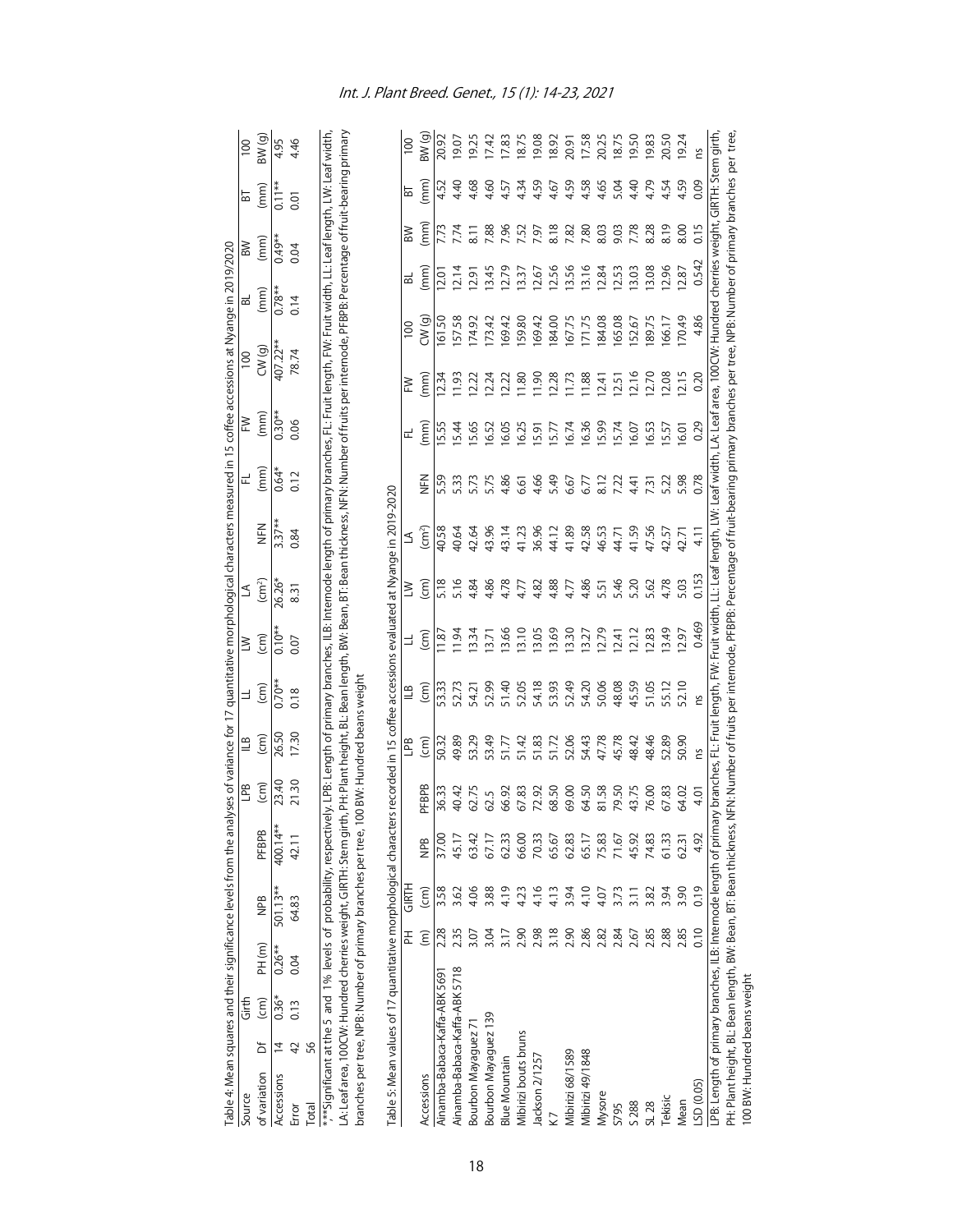|                                                              |                                      |                                                                |                                                  |                  |                                                                                       |                             |                |                    |          | Table 6: Correlations among 17 quantitative morphological traits recorded in 15 coffee accessions evaluated at Nyange in 2019-2020 |                                                                                                                                                                                                            |                         |                         |                   |                   |             |      |
|--------------------------------------------------------------|--------------------------------------|----------------------------------------------------------------|--------------------------------------------------|------------------|---------------------------------------------------------------------------------------|-----------------------------|----------------|--------------------|----------|------------------------------------------------------------------------------------------------------------------------------------|------------------------------------------------------------------------------------------------------------------------------------------------------------------------------------------------------------|-------------------------|-------------------------|-------------------|-------------------|-------------|------|
|                                                              | Girth                                | 폰                                                              |                                                  |                  | 8                                                                                     |                             | $\geq$         | S                  |          | 군                                                                                                                                  | MH                                                                                                                                                                                                         | $\stackrel{\sim}{=}$    | ed<br>T                 | $\overline{100}$  | ಹ                 | $\geqslant$ | 눕    |
| Traits                                                       | $\overline{(\text{cm})}$             | $\widehat{\epsilon}$                                           | <b>SdN</b>                                       | <b>PFBPB</b>     | CW(g)                                                                                 | $\widehat{c}$               | $\widehat{cm}$ | (cm <sup>2</sup> ) | NHZ      | (mm)                                                                                                                               | (mm)                                                                                                                                                                                                       | $\widehat{(\text{cm})}$ | $\widehat{(\text{cm})}$ | BW <sub>(g)</sub> | (mm)              | (mm)        | (mm) |
| ع <del>ا</del> تی                                            |                                      |                                                                |                                                  |                  |                                                                                       |                             |                |                    |          |                                                                                                                                    |                                                                                                                                                                                                            |                         |                         |                   |                   |             |      |
|                                                              | $0.67**$                             |                                                                |                                                  |                  |                                                                                       |                             |                |                    |          |                                                                                                                                    |                                                                                                                                                                                                            |                         |                         |                   |                   |             |      |
| <b>SdN</b>                                                   | $0.63**$                             | $0.61***$                                                      |                                                  |                  |                                                                                       |                             |                |                    |          |                                                                                                                                    |                                                                                                                                                                                                            |                         |                         |                   |                   |             |      |
| PFB PB                                                       | $0.55**$                             | $0.53***$                                                      | $0.91**$                                         |                  |                                                                                       |                             |                |                    |          |                                                                                                                                    |                                                                                                                                                                                                            |                         |                         |                   |                   |             |      |
| 100 CW                                                       | 0.13                                 | 0.22                                                           | 0.23                                             | 0.19             |                                                                                       |                             |                |                    |          |                                                                                                                                    |                                                                                                                                                                                                            |                         |                         |                   |                   |             |      |
|                                                              | $0.44**$                             | $0.68***$                                                      | $0.38**$                                         | $0.27*$          | $0.27*$                                                                               |                             |                |                    |          |                                                                                                                                    |                                                                                                                                                                                                            |                         |                         |                   |                   |             |      |
| $\geq$                                                       |                                      |                                                                |                                                  |                  | 0.21                                                                                  | $-0.50$                     |                |                    |          |                                                                                                                                    |                                                                                                                                                                                                            |                         |                         |                   |                   |             |      |
|                                                              | $-0.22$<br>$-0.05$                   | $-0.31$<br>0.09                                                | 0.022                                            | $0.18$<br>$0.25$ | $0.32*$                                                                               | 0.25                        | $0.47***$      |                    |          |                                                                                                                                    |                                                                                                                                                                                                            |                         |                         |                   |                   |             |      |
| N<br>三                                                       | $0.02$<br>$0.23$<br>$0.30$<br>$0.13$ |                                                                |                                                  | $0.57*$          | $-0.01$                                                                               | 0.03                        | 0.11           | 0.07               |          |                                                                                                                                    |                                                                                                                                                                                                            |                         |                         |                   |                   |             |      |
|                                                              |                                      | $0.30$<br>$0.39$<br>$0.09$<br>$0.01$<br>$0.11$                 | $0.31$<br>$0.34**$<br>$0.66$<br>$0.71$<br>$0.11$ | $0.27*$          | $\begin{array}{c} 15 \\ 0.38 \\ 0.26 \\ 0.015 \\ 0.00 \\ 0.00 \\ 0.10 \\ \end{array}$ | $0.31*$                     | 0.05           | 0.17               | 0.19     |                                                                                                                                    |                                                                                                                                                                                                            |                         |                         |                   |                   |             |      |
| ≧                                                            |                                      |                                                                |                                                  | 0.02             |                                                                                       | $-0.13$                     | $0.46***$      | $0.36**$           | 0.20     | $-0.06$                                                                                                                            |                                                                                                                                                                                                            |                         |                         |                   |                   |             |      |
| $\overline{18}$                                              |                                      |                                                                |                                                  | $-0.18$          |                                                                                       | 0.22                        | 0.26           | 0.18               | $0.34**$ | 0.03                                                                                                                               | 0.04                                                                                                                                                                                                       |                         |                         |                   |                   |             |      |
| <b>Bd</b>                                                    | 0.14                                 |                                                                |                                                  | $-0.16$          |                                                                                       | $0.32*$                     | 0.34           | 0.17               | $0.31*$  | 0.14                                                                                                                               | $-0.18$                                                                                                                                                                                                    | $0.85**$                |                         |                   |                   |             |      |
| 100 BW                                                       | 0.03                                 | 0.01                                                           | $-0.01$                                          | 0.07             |                                                                                       | 0.17                        | 0.15           | 0.01               | $-0.06$  | 0.05                                                                                                                               | $0.54**$                                                                                                                                                                                                   | 0.03                    | 0.06                    |                   |                   |             |      |
|                                                              | 0.22                                 | $0.41***$                                                      | $0.34***$                                        | 0.23             |                                                                                       | $0.50**$                    | 0.22           | $0.27*$            | 0.02     | $0.61***$                                                                                                                          | $-0.16$                                                                                                                                                                                                    | 0.07                    | 0.18                    | $-0.02$           |                   |             |      |
|                                                              | 0.06                                 | 0.10                                                           | $0.29*$                                          | $0.34**$         | $0.25*$                                                                               | 0.06                        | $0.34***$      | $0.31*$            | $-0.45$  | $-0.18$                                                                                                                            | $0.32*$                                                                                                                                                                                                    | $-0.19$                 | $-0.23$                 | $0.53**$          | $-0.10$           |             |      |
|                                                              | 0.08                                 | 0.16                                                           | $0.37**$                                         | $0.40**$         | $.36**$                                                                               | 0.20                        | $0.36**$       | $0.39**$           | 0.27     | 0.08                                                                                                                               | $0.33*$                                                                                                                                                                                                    | $-0.09$                 | $-0.09$                 | $-0.07$           | $\overline{0.11}$ | $0.83**$    |      |
|                                                              |                                      |                                                                |                                                  |                  |                                                                                       |                             |                |                    |          |                                                                                                                                    | *,**Significant at the 5 and 1% levels of probability, respectively. LPB: Length of primars, LB: Internode length of primary branches, FL: Fruit length, FW: Fruit width, LL: Leaf length, LW: Leaf width, |                         |                         |                   |                   |             |      |
|                                                              |                                      | A: Leaf area, 100CW: Hundred cherries weight, GIRTH: Stem gir. |                                                  |                  |                                                                                       |                             |                |                    |          |                                                                                                                                    | th, PH: Plant height, BL: Bean length, BW: Bean, BT: Bean thickness, NFN: Number of fruits per internode, PFBPB: Percentage of fruit-bearing primary                                                       |                         |                         |                   |                   |             |      |
| branches per tree, NPB: Number of primary branches per tree, |                                      |                                                                |                                                  |                  |                                                                                       | 100BW: Hundred beans weight |                |                    |          |                                                                                                                                    |                                                                                                                                                                                                            |                         |                         |                   |                   |             |      |

fruits per internode. Hundred bean weight ranged from 17.42-20.91 g and averaged 19.24 g. Most of the accessions (65%) had 19.07-20.91 g hundred bean weights. Bean length ranged from 12.01-13.56 mm and averaged 12.87 mm. A large proportion of the accessions (66.6%) had 12.01-13.03 mm. Bean width ranged from 7.52-9.03 mm and averaged 8 mm. A large proportion of the accessions (60%) had 7.52-8 mm. Bean thickness averaged 4.59 mm, ranging from 4.34-5.04 mm. Most of the accessions (96%) had 4.4-4.79 mm. The coffee accessions Mysore, S795 and SL28 showed higher mean value for most of the measured quantitative traits.

A highly significant (p<0.01) positive correlation was recorded between the following pairs of parameters in Table 6: number of primary branches and percentage of fruit bearing primary branches ( $r = 0.91$ ), length of primary branches and internode length of primary branches ( $r = 0.85$ ), between number of fruit per internode and percentage of fruit bearing primary branches ( $r = 0.566$ ), between bean width and bean thickness ( $r = 0.83$ ), between leaf length and plant height ( $r = 0.68$ ), between plant height and stem girth  $(r = 0.67)$ , between number of primary branches and stem girth ( $r = 0.63$ ), between number of primary branches and plant height (0.61), between number of fruit per internode and percentage of fruit bearing primary branches ( $r = 0.57$ ), between percentage of fruit bearing primary branches and stem girth ( $r = 0.55$ ), between hundred bean weight and fruit width ( $r = 0.54$ ), between bean width and hundred bean weight ( $r = 0.53$ ), between bean length and leaf length  $(r = 0.50)$ , between leaf area and leaf width  $(r = 0.47)$ , between fruit width and hundred cherries weight ( $r = 0.38$ ).

Cluster analysis: The 15 coffee accessions were classified into three distinct groups in Table 7. Cluster III had the highest number of accessions with nine (60% of the total population), while each cluster I and II had 3 accessions (each had 20% of the total population). Cluster I includes accessions ABK5691 and ABK5718 from Abyssinie via Rubona (RWANDA) and S 288 from INDE. These accessions contributed to the lowest mean value of Plant height, leaf length, number of primary branches, Percentage of fruit-bearing primary branches, leaf length, leaf area, number of fruit per internode, hundred cherries weight, the moderate mean value of the length of primary branches, internode length, stem girth, fruit length, fruit width, bean length, bean thickness, bean width, hundred beans weight and high leaf width (Table 5). Cluster II includes accessions S 795 from INDE, Mysore from ISAR RWANDA and SL 28 from KENYA. These accessions were characterized by the highest mean value of the number of primary branches, leaf width, leaf area, percentage of fruit-bearing primary branches,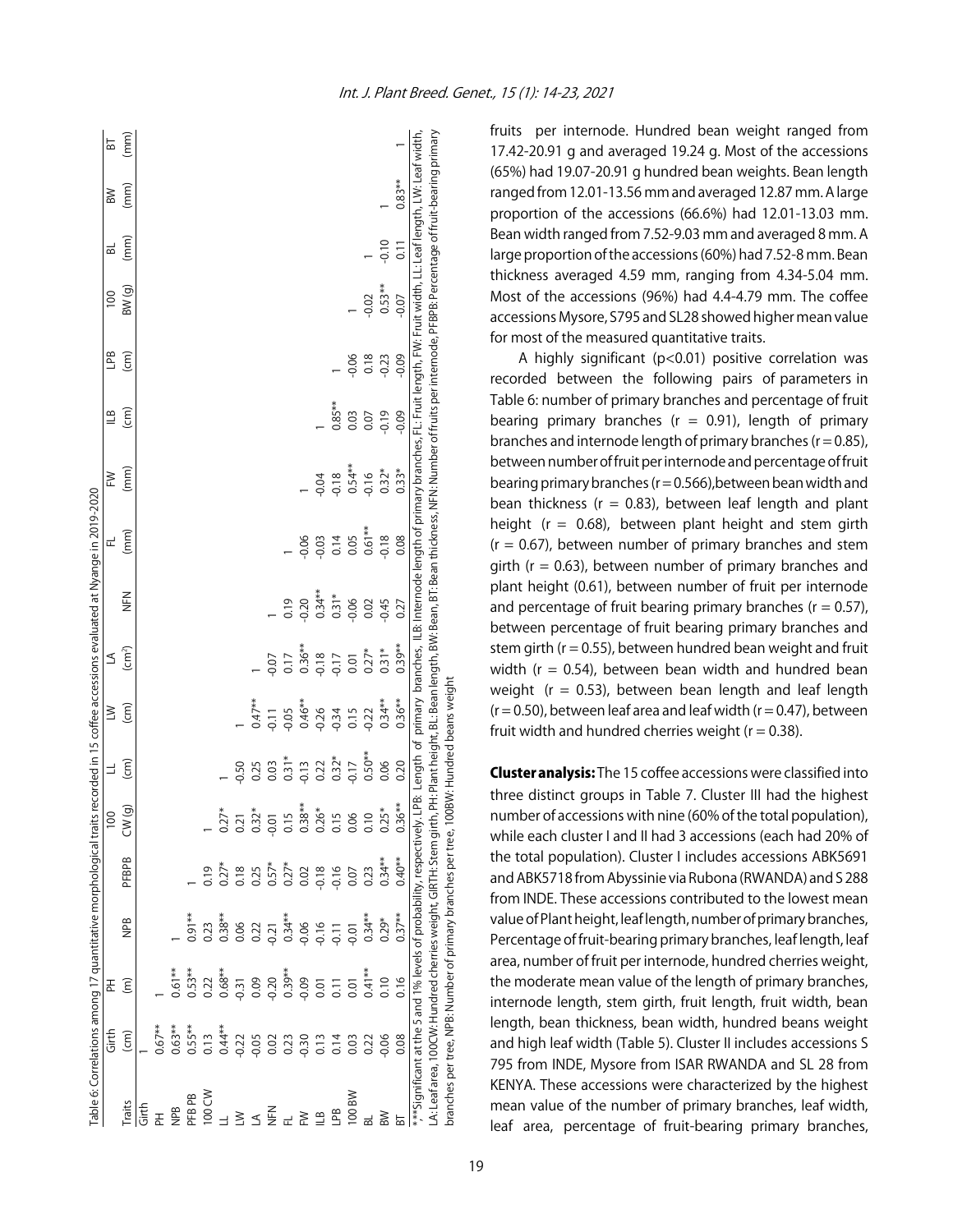|              |                |                |                      | Table 7: Distribution of coffee accessions in three clusters based on diversity in quantitative morphological traits |                               |
|--------------|----------------|----------------|----------------------|----------------------------------------------------------------------------------------------------------------------|-------------------------------|
| Cluster      | <b>Members</b> | Code           | Abbreviation         | Accession name                                                                                                       | Origin                        |
|              | 3              | S <sub>2</sub> | S 288                | S 288                                                                                                                | <b>INDE</b>                   |
|              |                | A <sub>1</sub> | ABK 5691             | Ainamba-Babaca-Kaffa-ABK 5691                                                                                        | Abyssinie via Rubona (RWANDA) |
|              |                | A <sub>2</sub> | ABK 5718             | Ainamba-Babaca-Kaffa-ABK 5718                                                                                        | Abyssinie via Rubona (RWANDA) |
| $\mathbf{I}$ | 3              | S <sub>1</sub> | S 795                | S 795                                                                                                                | <b>INDE</b>                   |
|              |                | M <sub>3</sub> | Mysore               | Mysore                                                                                                               | <b>ISAR RWANDA</b>            |
|              |                | S <sub>3</sub> | SL 28                | SL 28                                                                                                                | KENYA                         |
| Ш            | 9              | B <sub>4</sub> | Mi TV                | Mibirizi bouts bruns                                                                                                 | <b>ISAR RWANDA</b>            |
|              |                | M <sub>1</sub> | Mi 68/1589           | Mibirizi 68/1589                                                                                                     | <b>ISAR RWANDA</b>            |
|              |                | M <sub>2</sub> | Mi 49/1848           | Mibirizi 49/1848                                                                                                     | <b>ISAR RWANDA</b>            |
|              |                |                | Tekisic              | Tekisic                                                                                                              | San Salvador                  |
|              |                | J1             | J2/1257              | Jackson 2/1257                                                                                                       | <b>ISAR RWANDA</b>            |
|              |                | B <sub>1</sub> | <b>B71</b>           | Bourbon Mayaguez 71                                                                                                  | <b>ISAR RWANDA</b>            |
|              |                | K              | K7                   | K7                                                                                                                   | <b>KENYA</b>                  |
|              |                | B <sub>2</sub> | B 139                | Bourbon Mayaguez 139                                                                                                 | <b>ISAR RWANDA</b>            |
|              |                | B <sub>3</sub> | <b>Blue Mountain</b> | <b>Blue Mountain</b>                                                                                                 | <b>KENYA</b>                  |

# Int. J. Plant Breed. Genet., 15 (1): 14-23, 2021

Table 8: Eigenvalue, factor scores and contribution of the first three principal component axes to variation in 15 coffee accessions evaluated in Nyange, in 2019/2020

|                | $\frac{1}{2}$ |                 |                 |                 |
|----------------|---------------|-----------------|-----------------|-----------------|
| Characters     | PC1           | PC <sub>2</sub> | PC <sub>3</sub> | PC <sub>4</sub> |
| PH             | 0.70          | 0.56            | 0.03            | $-0.33$         |
| <b>GIRTH</b>   | 0.48          | 0.69            | 0.33            | 0.13            |
| <b>NPB</b>     | 0.90          | 0.23            | $-0.08$         | 0.02            |
| <b>PFBPB</b>   | 0.88          | 0.02            | $-0.07$         | $-0.01$         |
| LPB            | $-0.17$       | 0.90            | 0.20            | 0.04            |
| ILB            | $-0.07$       | 0.66            | 0.62            | 0.33            |
| LL             | 0.54          | 0.78            | 0.09            | $-0.10$         |
| LW             | 0.26          | $-0.88$         | $-0.16$         | 0.30            |
| LA             | 0.71          | $-0.31$         | $-0.20$         | 0.36            |
| <b>NFN</b>     | $-0.34$       | 0.42            | $-0.12$         | 0.68            |
| FL             | 0.35          | 0.38            | $-0.75$         | 0.16            |
| <b>FW</b>      | 0.54          | $-0.68$         | 0.16            | 0.11            |
| 100 CW         | 0.69          | 0.01            | 0.27            | 0.56            |
| <b>BL</b>      | 0.35          | 0.57            | $-0.68$         | $-0.01$         |
| BW             | 0.67          | $-0.49$         | 0.30            | $-0.29$         |
| BT             | 0.78          | $-0.39$         | 0.23            | $-0.10$         |
| 100 BW         | $-0.20$       | $-0.37$         | 0.06            | 0.43            |
| Eigenvalue     | 5.45          | 5.20            | 1.91            | 1.56            |
| Variance (%)   | 33.70         | 30.57           | 10.21           | 9.15            |
| Cumulative (%) | 33.70         | 64.27           | 74.48           | 83.63           |

LPB: Length of primary branches, ILB: Internode length of primary branches, FL: Fruit length, FW: Fruit width, LL: Leaf length, LW: Leaf width, LA: Leaf area, 100 CW: Hundred cherries weight, GIRTH: Stem girth, PH: Plant height, BL: Bean length, BW: Bean, BT: Bean thickness, NFN: Number of fruits per internode, PFBPB: Percentage of fruit-bearing primary branches per tree, NPB: Number of primary branches per tree, 100 BW: Hundred beans weight

number of fruits per internode, fruit width, beans width and thickness, hundred cherries weight, the moderate mean value of fruit length, stem girth, plant height, leaf length, bean length and the lowest mean value of the length of primary branches and internode length per branch. Cluster III comprises accessions J2/1257, B71, B139, Mi TV, Mi49/1848, Mi68/1589 all from ISAR RWANDA, Blue mountain and K7 from KENYA and Tekisic from San Salvador. This cluster grouped accessions with the high mean value of traits like Plant height, fruit length, stem girth, length of primary branches, internode length of primary branches, leaf length, hundred cherries weight, bean length, the moderate mean value of the number of primary branches, percentage of fruit-bearing primary branches, leaf area, hundred bean weight, bean thickness and lowest fruit width, bean width and leaf width (Table 5).

**Principal component analysis:** The presence of phenotypic dissimilarity among the accessions was further described by different groups across the PCA biplot in Table 8. The PCA clustered the genotypes into four clades centred on their comparisons and variances in terms of the quantitative traits. The results showed that 4 PCs accounted for 83.63% of the total variation in the population. The selective control of the PCA as revealed by the Eigenvalues was high in PC1 (5.45) and lower in PC4 (1.56). The first component (PC1) accounted for 33.70% of the total disparity. The highest contributors to the variations were NPB (0.9), PFBPB (0.88), BT (0.78%), LA (0.71) and PH (0.7), followed by 100 CW (0.69), BW (0.67%). However, NFN (-0.34), LPB (-0.17), ILB (-0.07) and 100 BW (-0.2) contributed negatively in the PC1. All other characters contributed a little to the PC1 (Table 8). The PC2 contributed 30.57% of the total variation. Characters that contributed to this component were LPB (0.9), LL (0.78), GIRTH (0.69), PH (0.56) and BL (0.57), NFN (0.42) and FL (0.38). However, LW (-0.88), FW (-0.68), BW (-0.49), BT (-0.39) and 100BW (-0.37) contributed the highest negative donations to the PC2. The PC3 accounted for 10.21% of the total variation. The traits FL (-0.75), BL (-0.68) contributed negatively to the PC3. The trait ILB (0.66), GIRTH (0.33), contributed the highest donation followed by BW (0.3). The PC4 contributed 9.15% of the total variation, most of the characters of PC4 had a low contribution to the variation except NFN (0.68),100CW (0.56) and 100 BW (0.42). Thus, these traits were the key source of the distinction in all accessions studied. The accessions which continued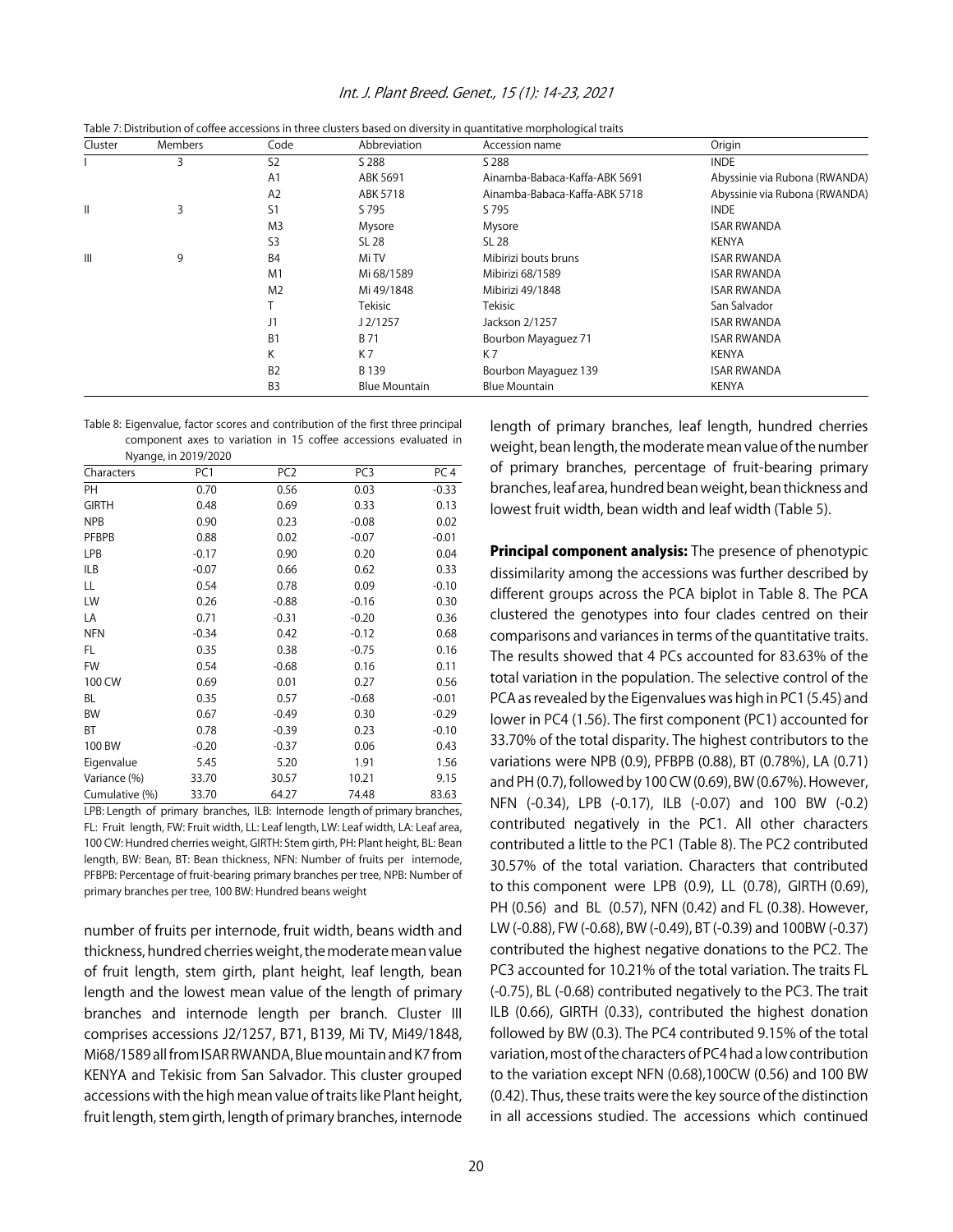| Distance       | A1   | A2   | B <sub>1</sub> | B <sub>2</sub> | B <sub>3</sub> | B <sub>4</sub> | J1   | К    | M1                                                                                                                                                                         | M <sub>2</sub> | M <sub>3</sub> | S1   | S <sub>2</sub> | S <sub>3</sub> |      |
|----------------|------|------|----------------|----------------|----------------|----------------|------|------|----------------------------------------------------------------------------------------------------------------------------------------------------------------------------|----------------|----------------|------|----------------|----------------|------|
| A1             | 0.00 |      |                |                |                |                |      |      |                                                                                                                                                                            |                |                |      |                |                |      |
| A <sub>2</sub> | 3.46 | 0.00 |                |                |                |                |      |      |                                                                                                                                                                            |                |                |      |                |                |      |
| B <sub>1</sub> | 6.19 | 6.13 | 0.00           |                |                |                |      |      |                                                                                                                                                                            |                |                |      |                |                |      |
| B <sub>2</sub> | 7.73 | 7.25 | 3.31           | 0.00           |                |                |      |      |                                                                                                                                                                            |                |                |      |                |                |      |
| B <sub>3</sub> | 7.15 | 6.84 | 2.62           | 2.78           | 0.00           |                |      |      |                                                                                                                                                                            |                |                |      |                |                |      |
| B4             | 7.22 | 5.84 | 4.30           | 3.95           | 3.96           | 0.00           |      |      |                                                                                                                                                                            |                |                |      |                |                |      |
| J1             | 6.67 | 6.41 | 3.36           | 4.72           | 3.51           | 4.09           | 0.00 |      |                                                                                                                                                                            |                |                |      |                |                |      |
| Κ              | 6.91 | 7.02 | 1.86           | 3.67           | 2.53           | 5.14           | 3.94 | 0.00 |                                                                                                                                                                            |                |                |      |                |                |      |
| M <sub>1</sub> | 7.30 | 6.78 | 4.40           | 4.19           | 4.86           | 3.20           | 4.69 | 5.19 | 0.00                                                                                                                                                                       |                |                |      |                |                |      |
| M2             | 7.20 | 6.12 | 3.27           | 2.44           | 3.48           | 2.91           | 4.14 | 4.03 | 3.64                                                                                                                                                                       | 0.00           |                |      |                |                |      |
| M3             | 7.16 | 7.28 | 4.98           | 5.68           | 5.27           | 6.06           | 5.99 | 4.45 | 5.79                                                                                                                                                                       | 5.94           | 0.00           |      |                |                |      |
| S1             | 8.31 | 8.58 | 6.71           | 7.57           | 6.61           | 8.65           | 7.15 | 6.40 | 8.37                                                                                                                                                                       | 8.23           | 5.26           | 0.00 |                |                |      |
| S <sub>2</sub> | 5.51 | 5.52 | 6.96           | 6.91           | 6.55           | 6.48           | 6.96 | 7.64 | 6.78                                                                                                                                                                       | 7.32           | 7.19           | 7.32 | 0.00           |                |      |
| S <sub>3</sub> | 7.87 | 8.55 | 5.68           | 5.64           | 5.88           | 7.37           | 6.97 | 5.07 | 6.55                                                                                                                                                                       | 6.61           | 2.70           | 5.07 | 7.61           | 0.00           |      |
|                | 5.90 | 5.93 | 2.14           | 4.33           | 3.57           | 4.30           | 3.38 | 3.21 | 4.15                                                                                                                                                                       | 4.15           | 5.40           | 7.01 | 6.58           | 6.31           | 0.00 |
|                |      |      |                |                |                |                |      |      | S2: S288, A1: ABK5691, A2: ABK5718, S1: S795, M3: Mysore, S3: SL28, B4: Mi TV, M1: Mi 68/1589, M2: Mi 49/1848, T: Tekisic, J1: J2/1257, B1: B71, K: K7, B2: B139, B3: Blue |                |                |      |                |                |      |

Table 9: Estimates of genetic distance based on quantitative morphological characters for all pair-wise comparisons of 15 coffee accessions evaluated in Nyange in 2019/2020

mountain

Table 10: Distance between clusters of the coffee germplasm accessions

| Cluster             |       |       |       |
|---------------------|-------|-------|-------|
|                     |       | 88.40 | 25.06 |
|                     | 88.40 |       | 23.71 |
| $\overline{a}$<br>C | 25.06 | 23.71 |       |

discrete had larger genetic variability for the traits studied, while accessions which, are less scattered in the principal component axes had considerable comparisons in the traits assessed. The pair-wise genetic distances founded on the phenotypic traits presented varying genetic distances for the 15 coffee accessions in Table 9.

Genetic distances ranging from 1.86-8.65 were recorded in the pair-wise combinations. The shortest genetic distance of 1.86 was noted between the K7 and B71 accessions, followed by 2.14, 2.44,2.7 and 2.78 which were noted between B71 and Tekisic, Mi49 and B139, SL28 and Mysore, B139 and Blue Mountain respectively while the highest genetic distance of 8.65 was noted between S795 and Mi TV followed by 8.58 which was noted between S795 and ABK5718 accessions. The accession S795 showed the highest genetic distance with most of the accessions and B71 showed the shortest genetic distance with most of the accession (Table 9). The highest cluster distance was 88 and was recorded between cluster I and II, followed by II and III clusters (25) and the lowest was between clusters I and III (23) in Table 10.

# **DISCUSSION**

Agro-morphological description of cultivars is an important step towards actual exploitation of diversity in a crop species<sup>20</sup>. This study was carried out to quantify the extent of diversity among coffee accessions in Burundi based on quantitative morphological traits. Arabica coffee genotypes in this study showed significant variation in morphological characters evaluated. The results were similar to the findings of Atinafu *et al*.<sup>21</sup> and Gichimu and Omondi<sup>22</sup> who detected a wide range of phenotypic variation among Arabica coffee accessions in Ethiopia and Kenya respectively.

The results further showed that most of the quantitative traits studied were variable concerning multivariate analyses conducted such as cluster analysis and PCA. Such variability in several important traits clearly showed that there is a huge potential for improvement of coffee growth, fruits and beans characteristics through selection and crossing<sup>23</sup>. Variability between coffee accessions may be attributed either to the evolutionary developments or to the normal mutation happening to the population<sup>23</sup>. The presence of broad morphological variation among Arabica Coffee accessions was also reported by many authors who showed considerable morphological and agronomic variability among coffee germplasm accessions<sup>20,21</sup>. This dissimilarity among C. Arabica accessions may be attributed to the outcrossing present in the species<sup>22</sup>. Correlations recorded among quantitative characters could be used to classify important traits that are favoured by coffee breeders $^{24}$ . Significantly positive correlation coefficients were recorded between several combinations of traits in this study. Positive correlation indicated that both characters could be improved concurrently and can be utilized for indirect selection. Significantly negative correlations were also recorded between some combinations of traits. Traits with negative correlations need careful selection considerations since an improvement of one trait leads to a deterioration of the other trait<sup>15,24</sup>.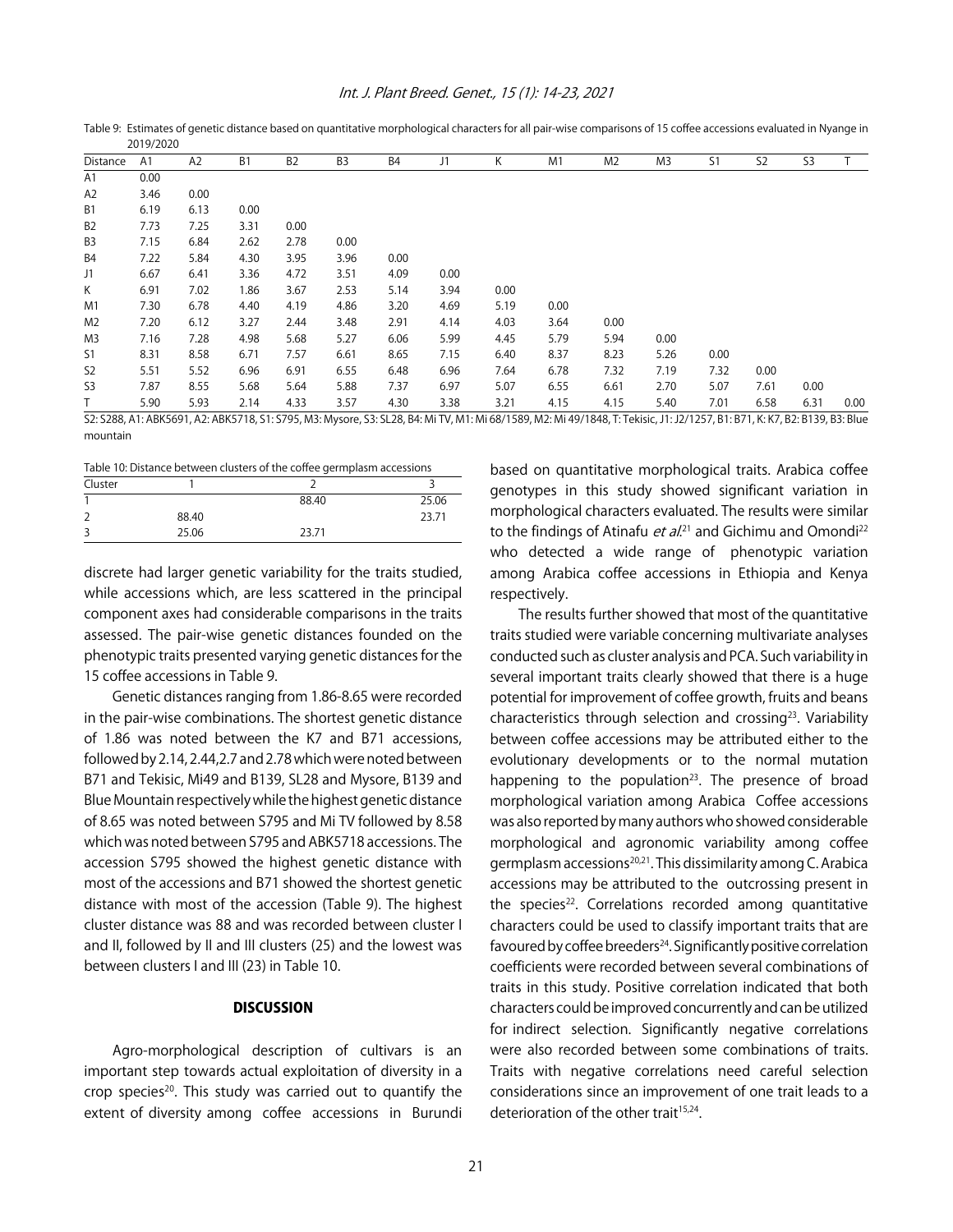Cluster analysis based on significant coffee quantitative traits grouped the coffee genotypes into three different clusters in this study. Cluster I included accessions ABK5691, ABK5718 and S 288. Cluster II included accessions S 795, Mysore and SL 28 while Cluster III included accessions J2/1257, B71, B139, Mi TV, Mi49/1848, Mi68/1589, Blue Mountain, K7 and Tekisic. These results showed that numerous coffee accessions were grouped despite them coming from diverse countries (sometimes very far from each other). For example, accessions from diverse locality like ISAR RWANDA, INDE and KENYA were grouped in cluster II. Further, the results showed that accessions from Abyssinie via Rubona(RWANDA) were all clustered in the same group, cluster I. In addition, most of the accessions cluster III were from RWANDA. In terms of performance, the accessions in cluster II were the most interesting followed by the accessions grouped under cluster III. However, most of the accessions in cluster I displayed poor agronomic performance, thus, an enhancement program should target upgrading these accessions. These results are in agreement with those of Muvunyi *et al*.<sup>18</sup> who showed that Arabica coffee accessions show variations for several morphological traits. The distance between the clusters of the 15 coffee accessions based on 17 quantitative traits showed that the shortest distance was between cluster I and III (23) flowed by cluster II and III (25). The highest distance was recorded between cluster I and II (88). These results showed that Coffee accessions in this study were diverse from each other. A high cluster distance showed that there is a high chance of obtaining desirable segregants and/or exploiting heterosis if crosses are made between accessions belonging to different clusters<sup>7,17</sup>.

The PCA indicated that number of primary branches per tree, percentage of fruits bearing primary branches per tree, Leaf area, hundred cherries weight, plant height, stem girth, blanch length, leaf length, number of fruits per internodes and internode length was the main source of variations in the 15 coffee germplasm. The first 2 principal components PC1 and PC2 with values of 33.7 and 30.5%, respectively contributed extra to total variations among coffee germplasm accessions. According to Yan and Rajcan<sup>25</sup>, characters with the largest absolute values closer to the unity within the first principal components influence the clustering of genotypes that are superior for some traits. So, morphological chiefly those contributed to the PC1 and PC2 played a key role in categorizing coffee accessions into diverse clusters and should be used in selecting diverse parents, in the crossing program. The key traits reported in this study concur with those of

Atinafu *et al.*<sup>21</sup> and Olika *et al.*<sup>16</sup>, who reported various morphological traits such as leaf length and leaf width, hundred bean weight and bean length as the greatest contributors to the variation among coffee accessions. The pair-wise genetic distances based on the phenotypic traits also indicated that there is a huge potential of exploiting heterosis from crosses among the genotypes from different clusters which could allow extension of the range of variability in segregating generations, as has been reported in several studies<sup>19,26</sup>.

# CONCLUSION

The study has shown that the 15 Arabica coffee genotypes in this study were highly variable concerning all quantitative morphological traits studied. Cluster analysis grouped the genotypes into three clusters where, Cluster II and III contained genotypes with valuable quantitative agronomic traits such as number of primary branches, percentage of fruit-bearing primary branches, number of fruits per internode, leaf area, leaf length, fruit length, hundred cherries weight, hundred beans weight while most of the accessions in cluster I exhibited poor agronomic performance. The genotypes in this study could be utilized directly as varieties or could be utilized in a crop improvement program to develop new varieties.

# SIGNIFICANCE STATEMENT

This study has demonstrated that the Arabica coffee genotypes in Burundi are highly variable and could be utilized in a breeding program. The results will help the coffee researchers to identify suitable parents for use in crosses to develop new and improved coffee varieties that will be beneficial to the Burundian coffee growers in increasing their income.

#### ACKNOWLEDGMENT

Authors thank the Coffee Sector Competitiveness Support Project (PACSC), Institute of Agronomic Sciences of Burundi (ISABU) and the International Institute of Tropical Agriculture (IITA) for providing financial support. They also extend their special thanks to the Faculty of plant breeding, Department of Horticulture and Food Security, Jomo Kenyatta University of Agriculture and Technology (JKUAT) for providing research advisers and avenue for academic career progression.